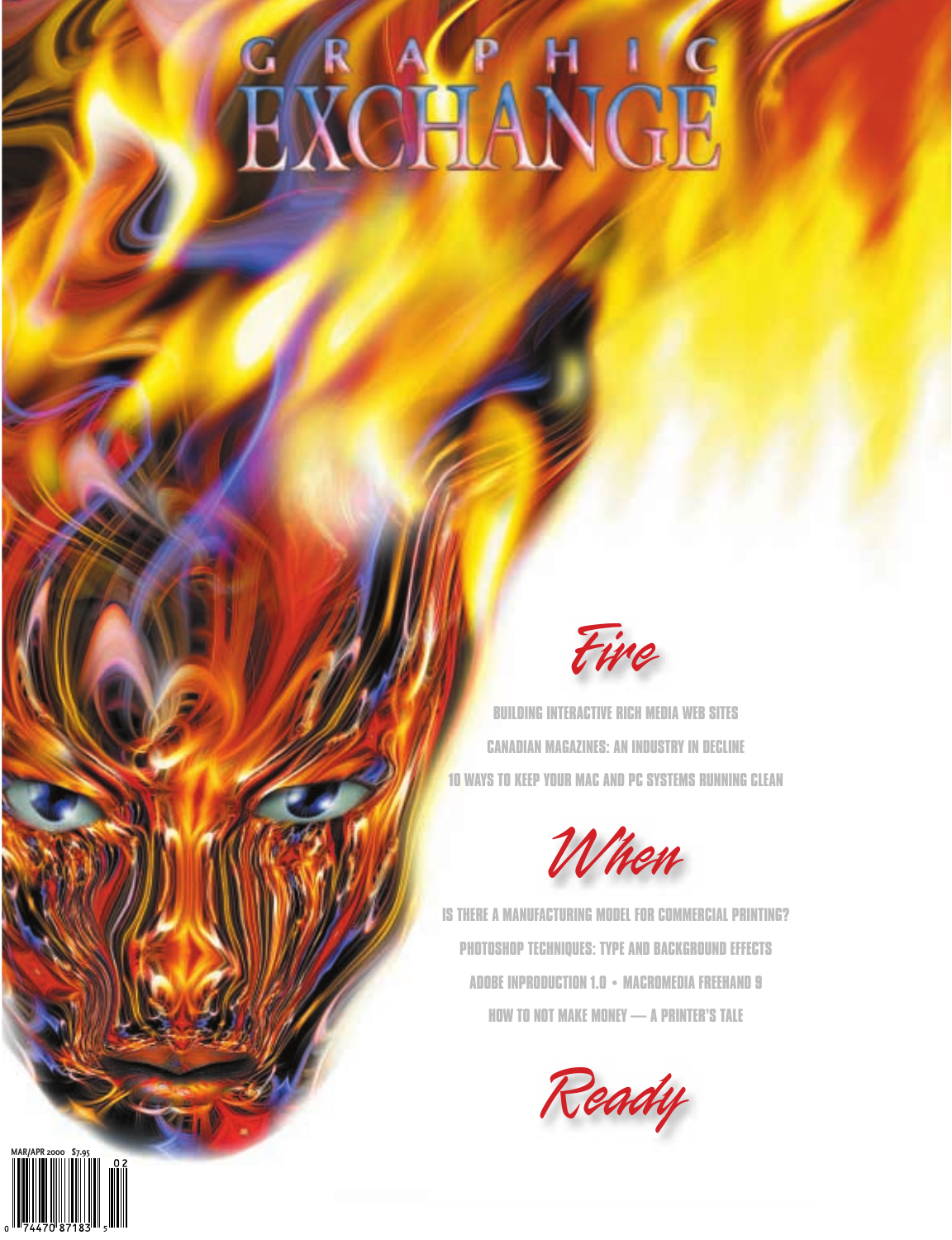# EX LIDKA SCHUCH AND JAMES BELARDO<br> **Waysto Reep**<br> **10UT systems**<br> **10UT n n i n g c l e a n**<br> **1** Fyou lived in the Last Bloc before the changeover, you knew that driving a car also meant **BY LIDKA SCHUCH AND JAMES BELARDO ways to keep your systems running clean**

having to repair it yourself. • Here in the West, we tend to rely on trained specialists to take care of the appliances, tools and gadgets that surround us. But with computers now mandatory tools for many professions, this strategy doesn't work any more. • The good news is that, with very few exceptions, the culprit is rarely a hardware fault; almost all computer crashes are caused by software. This means that you can usually repair your computer yourself, sometimes with just a few magic keystrokes. As long as you keep your computer healthy and organized, re-installing the whole system is only a last resort. • Here are some tips and solutions to some common operating system problems. Although the logic behind problem-solving techniques applies to both Macintosh and Windows systems, most issues are platform-specific, so we will describe each platform separately.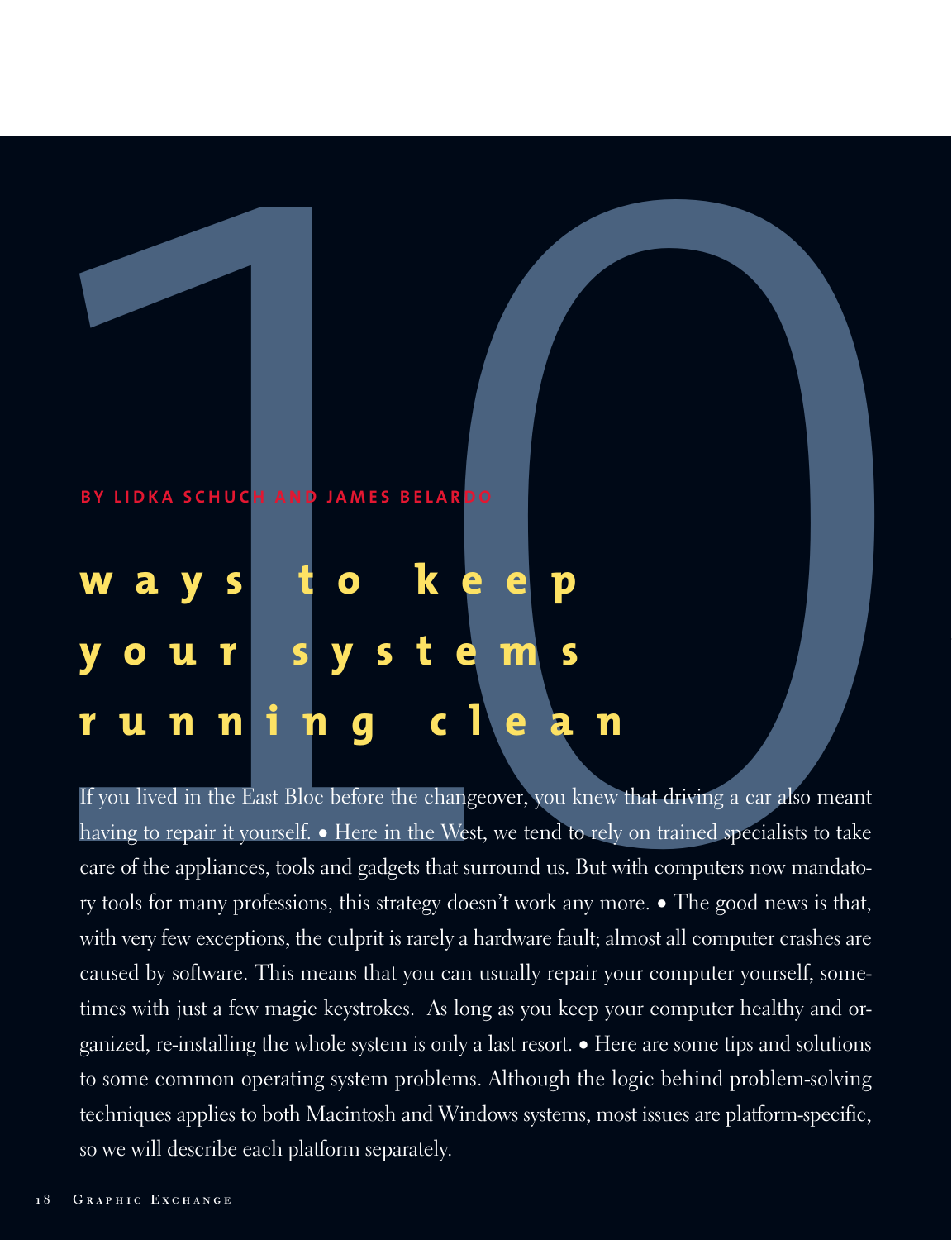

#### **preventative medicine is the key**

**1** 

Every office needs maintenance and cleaning from time to time — and so does your computer. And indeed, this is the correct order of things: maintenance first, then cleaning.

Imagine a hard drive as a big filing cabinet or a closet: new files are added in front of existing data, old files are trashed, leaving empty spaces — after a while your hard drive begins to look like a chunk of Swiss cheese with lots of short blocks of empty space. Eventually every newly created document and every installed program gets split and written into many little blocks in various places.

A drive mechanism works much like an old record player where the needle accesses grooves in platters to find information. So you can imagine the kind of complicated math we are asking a computer to perform!

Macs come with a program called Disk First Aid for diagnostics and repair, but there are much better tools on the market. The most commonly used software is Symantec's Norton Utilities. Norton Utilities can do many things (like rescue deleted files, volume recovery and excellent searches) but let's focus on the two most important utilities the program provides: Norton Disk Doctor and Speed Disk.

The number one thing to know is that diagnosing/repairing



and defragmenting programs should never be used on an active startup disk (would you try to repair an engine while it's running?).

If you run System 9 you should use Norton Utilities version 5.x. There is a standard System Folder included on the original installation CD, so use this CD to start up

your computer when you want to perform cleanups and repairs. But if you are a Mac clone user you must build your own startup disk. Your computer will not start unless there is a file called Enabler in it. If you download the software via the Internet, you

# **windows**

In the days of yore when people worked in the Windows 3.1x environment, system maintenance meant 'dropping down' to the DOS command line.

Today there is better integration between the Windows 98 GUI (Graphical User Interface) and its command line (DOS) underlying operating system. With any luck, we may never have to "drop-to-DOS" again.

In a similar fashion to the Mac OS, there are four basic maintenance procedures you must run regularly to keep your system running effectively.

- clean up lingering TEMPorary files
- scan your hard disk for errors and repair them
- defragment your hard drive(s)
- optimize the file structure of your hard drive(s)

# **1**

#### **clean up those TEMP files**

While we feverishly try to make those surrealistic deadlines, our hard drives work like crazy. Even if we don't save or open any files, the computer must access the hard drive.

You may have heard of 'swap files' or temporary files. These

are files that are created and deleted by your operating system, and in fact, most applications create these as well. A swap file usually uses "tmp" as an extension to its file name.

These files are usually unreadable after a system restarts so it's okay to delete them. Windows 98 has addressed the problem of

cleaning up these unnecessary files with the Disk Clean Up Utility. You should run it as part of your regular scheduled maintenance.

The other way to clean up is to roll up your sleeves and do it manually, and the best time to clear out Temp files is at start-



up. You can navigate to the Windows 98 "Temp" located within the Windows Folder. Any file or folder found in here can be deleted without causing problems, provided you are not running applications that are creating them. If any of these files are 'in-use' you will not be able to delete them.

# **2use a simple Batch file**

Windows 98 can use simple MS-DOS based scripts, called Batch files, to execute commands to help you kill those dastardly Temp files. You can create a simple Batch file using almost any text edi-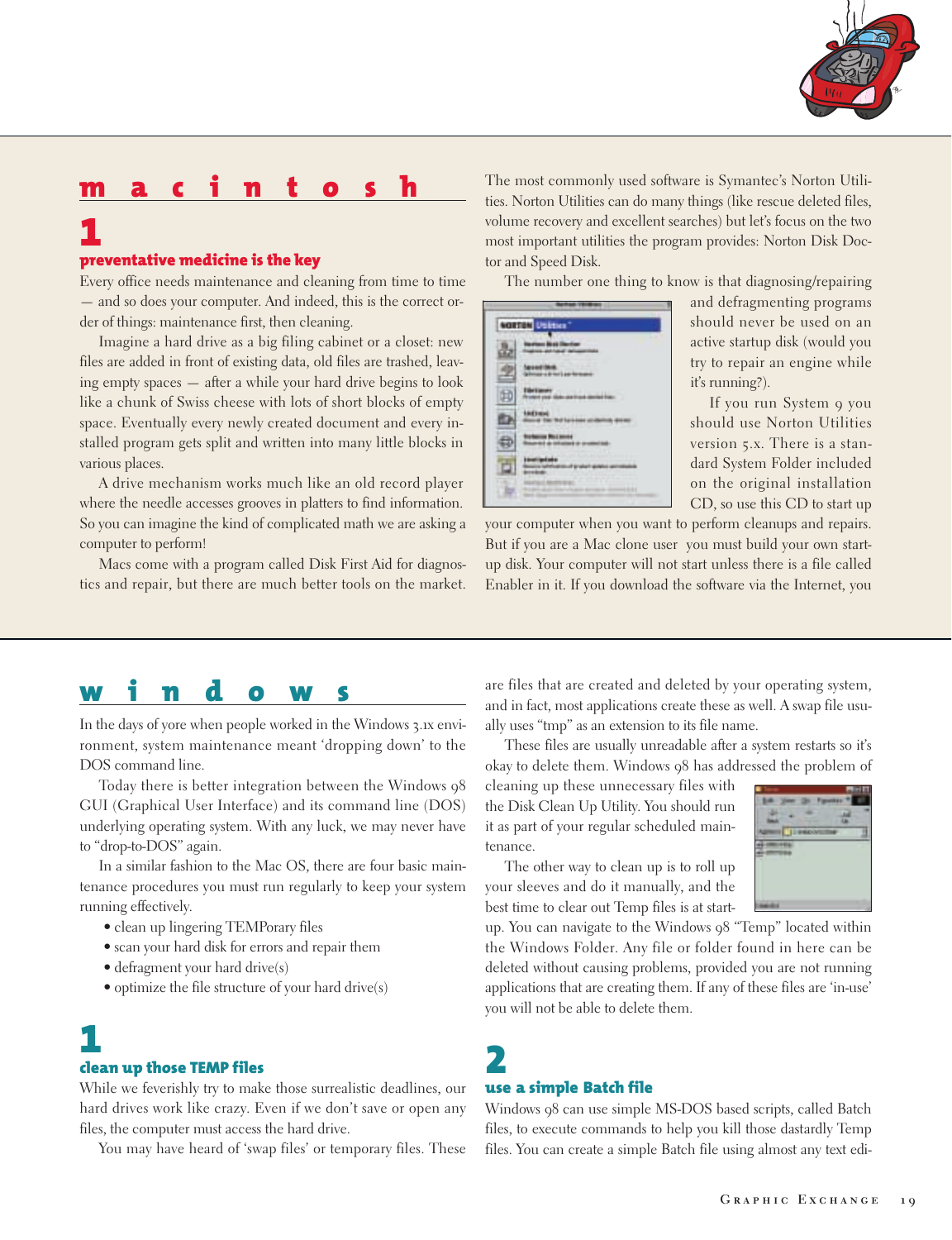should make a startup disk (CD, Zip, Jaz, floppy, etc.) containing a System Folder plus the Norton Disk Doctor and Speed Disk modules.

You will also have to include Norton Shared Lib file on the startup disk or Disk Doctor and Speed Disk will not work. Install



Norton Utilities first on your hard drive and then drag Norton Shared Lib from the hard drive's System Folder/ Extensions to the startup disk's Extensions folder within the System Folder.

If you start from

a CD, insert the disk, restart and hold C on the keyboard until you see the "Welcome to Macintosh" screen. If you start from any other external disk, hold down Command-Option-Shift-Delete. If your computer is completely frozen (meaning you cannot access the normal Restart menu or use the Power switch), all non-USB Macs can usually be restarted using the Command-Control-Power Switch key combination. Unfortunately this command doesn't



work any more on G3s and G4s, for which using the Restart button is your only choice.

Always run repair software first. Let it fix all fixable problems (almost all are). Once in a while you will come across a file which is too corrupt to be repaired. If it is data that you can delete (such as a Preferences file), do so.

If the System file

or the Finder is beyond repair, then it may be time to re-install the system (although not before trashing Finder Prefs from your System's Preferences folder and restarting, which will sometimes cure an ailing Finder).

After repairs, run Speed Disk. This will optimize (defragment) a hard drive, consequently speeding up its performance and preventing crashes.

#### **rebuild the Desktop after every crash**

Not all crashes call for the immediate use of disk repair software; simply rebuilding the Mac desktop will sometimes resolve errors.

Restart with the Command and Option keys held down and hold them until you see the 'Are you sure you want to rebuild the desktop on the disk "[name of drive]"?' screen.

Desktop items (aliases, icons, the Trash, pull down menus) are most prone to corruption simply because they're used most often. Treat them

**2**



like your favourite pen, pencil, address book and calculator kept in an accessible place at the front of all data and preferably close to each other. Of course, some people keep their entire lives on a desktop — and these are also the people who experience crashes more often.

So keep your desktop clean — create Launcher and Apple Menu Items for items and aliases you need to access regularly.

#### **3identify extension conflicts: Extensions Manager and ConflictCatcher**

One of the most common reasons for crashes is a conflict between Extensions and Control Panels; not all are fully Applecompatible. Most are third party products, and although they're intended to provide useful ways to customize a system, they may also be old, poorly written or largely untested.



You should never add more than one extension or control panel at a time to the System Folder. But if you've already added a bunch of them and now you're fighting with crashes, there's an easy way to test if one of them is causing problems. Starting (or restarting) a Mac with the Shift key down disables them all. If your problem disappears, your headache was more than likely caused by an extension conflict. The Mac ships with Extensions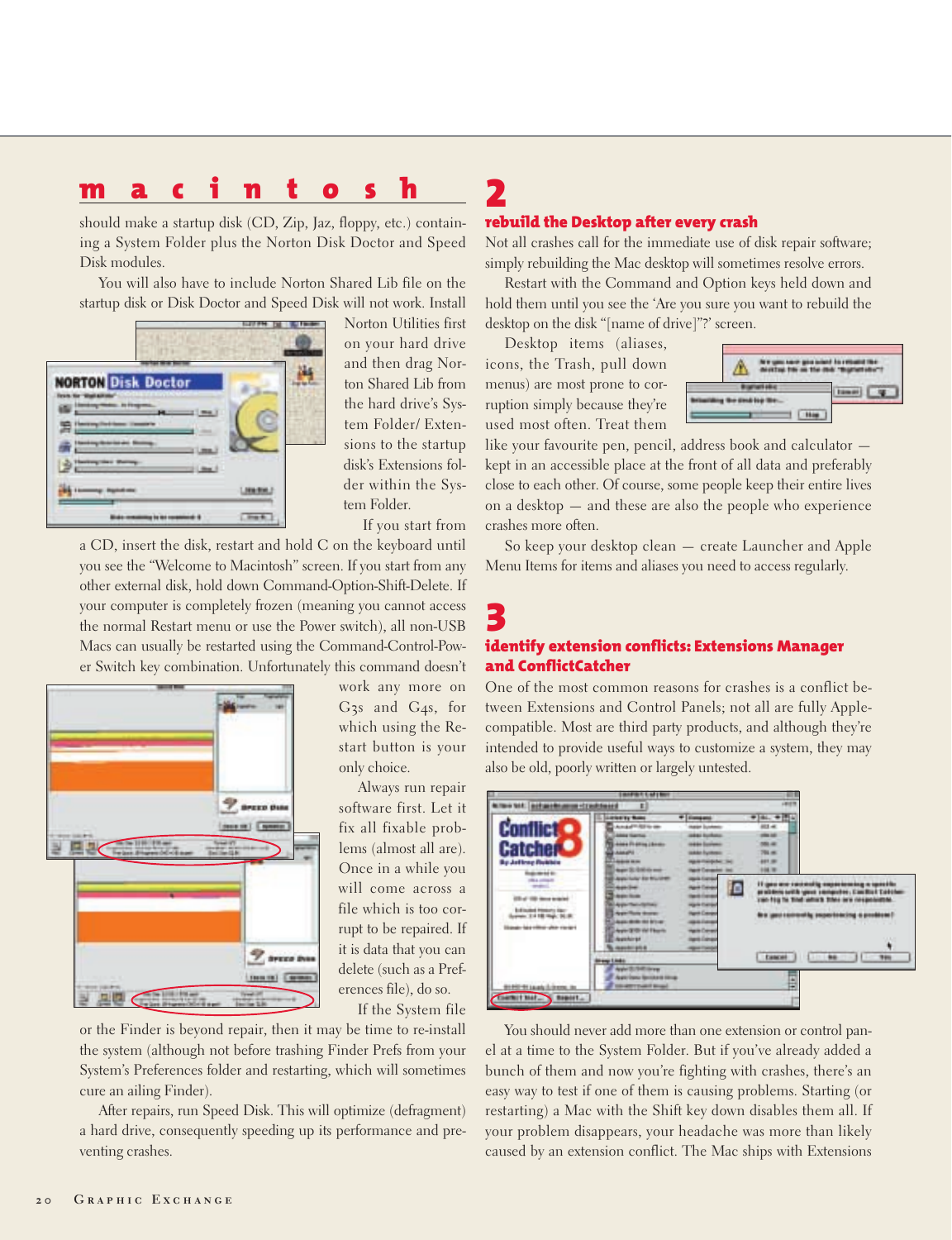

# **windows**



tor — just save as plain text using the extension BAT. One use of these BAT files is to aid you in the battle to delete those Temp files. You can place a 'shortcut' to your BAT file in your startup folder to

delete Temp files before you start your work session (although we prefer to execute the BAT file).

### **3automate maintenance through built-In system maintenance tools**

You can set up Windows 98 to automatically run your maintenance utilities. In the Start menu in Programs>Accessories> System Tools, run Maintenance Wizard. With this you can schedule



the Maintenance when your computer is idle.

Remember to close all applications before performing disk maintenance.

Under the Start menu in Programs>Accessories>System Tools you'll find three applications: Disk Cleanup, Disk Defragmenter, and Scan-

disk. These are the basic tools to keep your system lean, clean and practically worry-free. Windows 98 includes the System Monitor and Maintenance Scheduler which can run these utilities at anytime you choose. You don't have to be there, but your computer has to be turned on.

Disk Cleanup allows you to delete files that may no longer be required, such as temporary Internet files, downloaded program files (e.g. Java applets and ActiveX controls), files previously deleted but still residing in your Recycle Bin, temporary data

files, and even some non-critical system files.

Scandisk checks files and folders for corruption. You can set it up to ask you whether to prompt you when it needs to fix a file or automatically fix it as it scans. An option in the Advanced Tab allows you to Free (delete) the Lost file fragments or Convert them to





files. Let it delete these files — they're probably damaged beyond repair anyway.

Disk Defragmenter optimizes your files for easier access by the hard drive. With the advent of the Windows

98 structure, this can also make applications start up faster. To use this utility properly, the computer must be left alone for a while.

#### **4don't overload your start-up folder**

Do not load too many items in your Startup Folder (Start>Programs>Startup). Applications that stay resident (running) on your system (and are likely invisible to you), are called TSR applications. System resources are being taken up by these TSRs. Be cautious because some of these apps may help you work more efficiently and may even be 'required' by some other applications. So do not remove files unless you know positively what you are doing. Try not to delete them either — it's best to back these files up!

As a rule, do not remove anything you are not sure about from the system.

# **5**

#### **Norton Utilities for Windows is a must**

Third party utilities such as Norton Utilities for Windows by Symantec offer depth and efficiency to system checks. Norton is the most popular of these utilities; its interface is arranged in four different categories: "Find & Fix Problems", "Improve Perfor-

mance", "Preventative Maintenance", and "Troubleshoot".

**Find & Fix Problems.** Norton Win Doctor checks your system for problems; Norton Crashguard monitors and recovers from crashes;

| and grid is. | <b><i>Rotze Williams</i></b><br><b>PALLASHING OF STREET</b> |    |
|--------------|-------------------------------------------------------------|----|
| <b>HELEN</b> | <b>URENTERED</b>                                            |    |
|              | <b>BUSINESS CITY</b><br>calaborate and in the company of    | U. |
|              | <b>Manufacturer</b><br>u<br><b>Control of the programs</b>  | ц  |
|              | <b>Basic and State Committee Inc.</b><br>------             | 鱼  |

Norton Disk Doctor helps you diagnose and repair problems on your disk; UnErase Wizard recovers files which have been erased by mistake; and Norton File Compare compares different versions of your files.

*continued on page 25*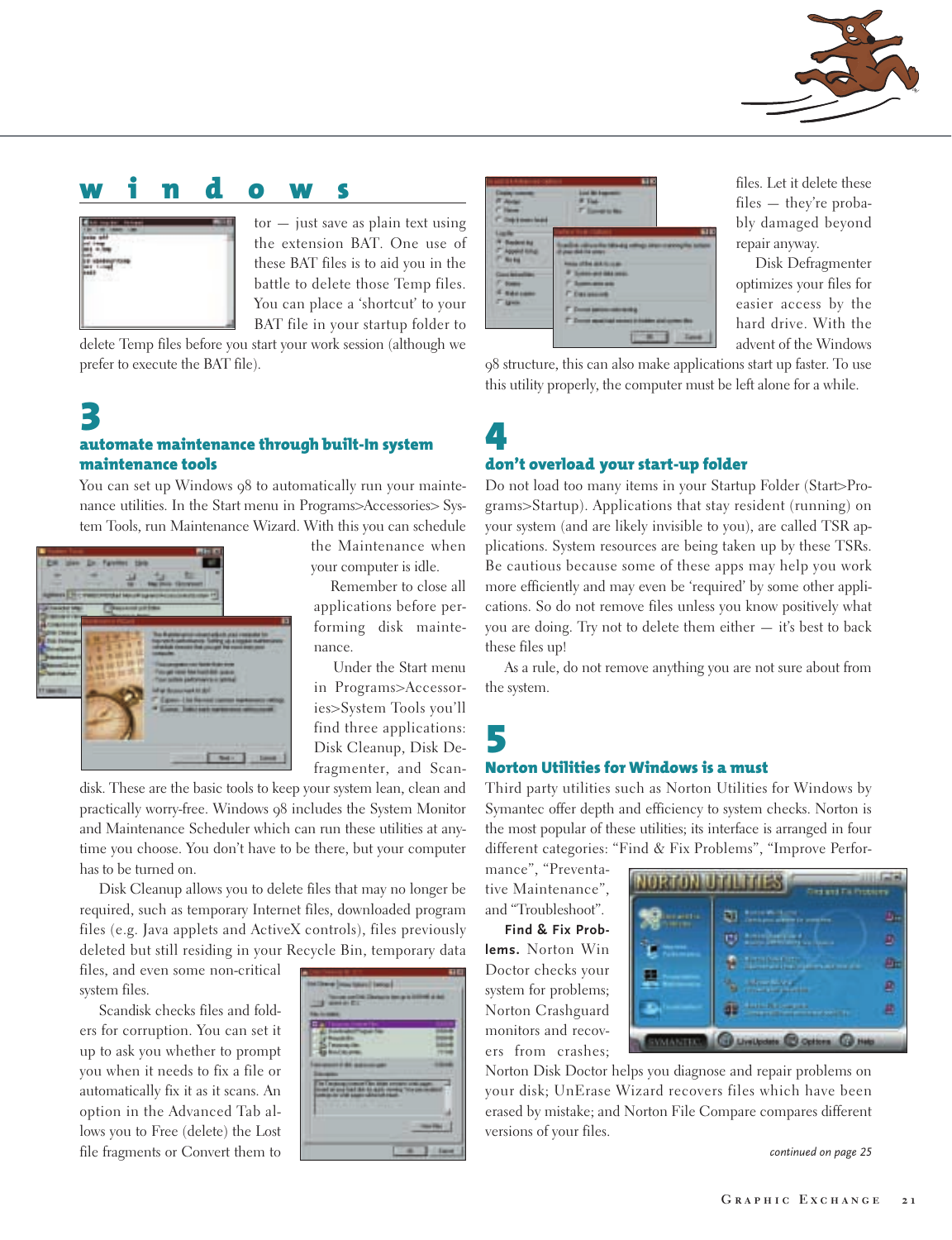

Manager, a utility which allows us to turn extensions and control panels on and off one by one. But in real life, we usually have too many to figure out which one is really causing trouble.

Fortunately there are more comprehensive diagnostic and repair products on the market (Cassady & Green's ConflictCatcher is one such software package). Just remember that you must remove the Extensions Manager control panel and EM Extension from the System Folder before installing another extensions manager.

ConflictCatcher not only lets us turn extensions on and off individually but it also runs tests to establish which extension is the culprit. All you have to do is restart your Mac, doing what you were doing when it crashed, and let ConflictCatcher know at startup whether the problem still exists. Once you know which extension or control panel caused the problem, think about whether you really, really need that item or not. If not, trash it. If, however, it turns out to be a vital extension (like ATM), let ConflictCatcher test further. It is possible that ATM is acting up only because of some other extension which you don't really need.

# **4**

#### **deleting Application Preferences File is often a quick fix**

Applications' Preferences are very prone to file corruption. So if Photoshop suddenly starts crashing for no reason at all, simply locate its Preferences file and trash it. Don't worry, programs create this file again as soon as you load them the next time.

Most applications keep Preferences in the System Folder>Preferences folder (one exception is QuarkXPress which keeps its Preferences in its own folder).



# **5**

#### **assign sufficient memory**

How many times have you installed a new program and as soon as you begin really working in it you get a message saying there is

"Insufficient Memory" to perform this or that operation? This happens because programs are almost always set to minimum memory requirements. This means that a program will open and let you perform simple tasks, but for real world work it needs more RAM.

To assign more memory, quit the program, locate and select its icon on the hard drive, and choose File>Get



Info>Memory (or Command-I). In the dialog window you will see three boxes: "Suggested size", "Minimum size" and "Preferred size".

Make sure Minimum size is set to no less than Suggested size. In Preferred size give it as much as you can, taking into consideration how much RAM you really have, how much of it is taken by the system (check the Apple menu/About This Computer), and how many programs you usually have open at the same time.

#### **6don't leave temporary files in the Trash**

When a computer crashes while a file with unsaved changes is open, programs try to rescue this file. Generally they don't suc-

ceed and a temporary document is created and deposited in the Trash. This file will almost never open and/or function properly (Adobe

| <b>Service Address</b><br><b>Contract Contract</b><br>--- | ÷<br><b>Service</b> | ٠<br>۰ |
|-----------------------------------------------------------|---------------------|--------|
|                                                           |                     |        |

Photoshop's temporary files can run to hundreds of megabytes). The best policy is to empty the Trash as soon as you see any "Items rescued from …" sitting there.

# **7zap the PRAM**

If you are maintaining your computer properly and you have not installed anything new lately and crashes still occur, there is one last thing to do before you resort to a system re-installation. It's called zapping the PRAM: in other words, resetting Parameter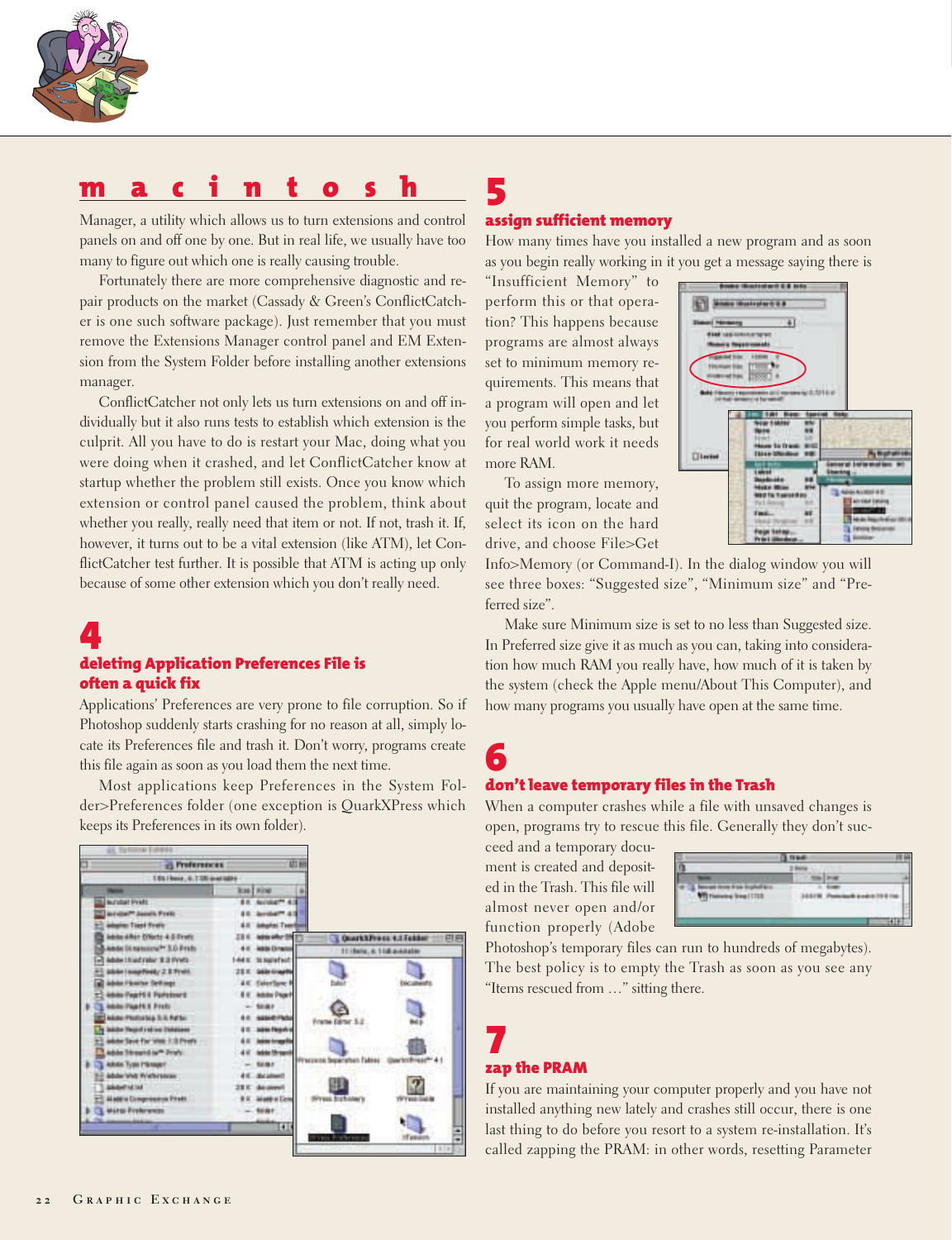## **Design Solutions for:** [Graphic Artists • Web Designers • Multimedia Creators]



**MacWAREHOUSE MacWAREHOUSE MacWAREHOUSE** 

Mac

Mad



#### Adobe **Adobe® InDesign® 1.5** • Native Illustrator, Photoshop, and PDF File Import • Gradient Fills and Strokes • Multiple Views of a Publication • Typographical Composition Engines • Over 70 new features and enhancements





▼

#### **LaCie Electron22Blue Monitor**

▼

- .25mm dot pitch
- DiamondTron Natural Flat
- Aperture Grille Tube

**Mac Hewlett Packard** Mac**Warehouse 2500CM Printer** 

 $\mathbb{Mac}$  • 9ppm in black and Mac 3ppm in colour (Normal Mode)

 $\overline{16}$ 

- Mac Adobe PostScript 3  $Mac$  • HP JetDirect 400N (MIO) • 20MB Ram
- $Mac$   $\bullet$  2010 **B**  $\overline{30}$  $Mac$  (exp. to 76MB)



▼

**MacWAREHOUSE MacWAREHOUSE** 

#### **Umax Powerlook III Scanner**

- Scans slides, negatives, transparencies and more!
- Dynamic range 3.4
- 42-bit colour depth
- 1200dpi optical resolution





#### **Hewlett Packard Deskjet 1220Cxi Printer**

- High-performance printing from 4" x 6" to 13" x 19"
- 11ppm in black and 9.5ppm in colour • Up to 2400 x 1200 dpi
- resolution





#### **EPSON Stylus® Pro 9000 Printer**

- Wide format printing system
- Outstanding photographic
- quality
- Laser sharp text and line-art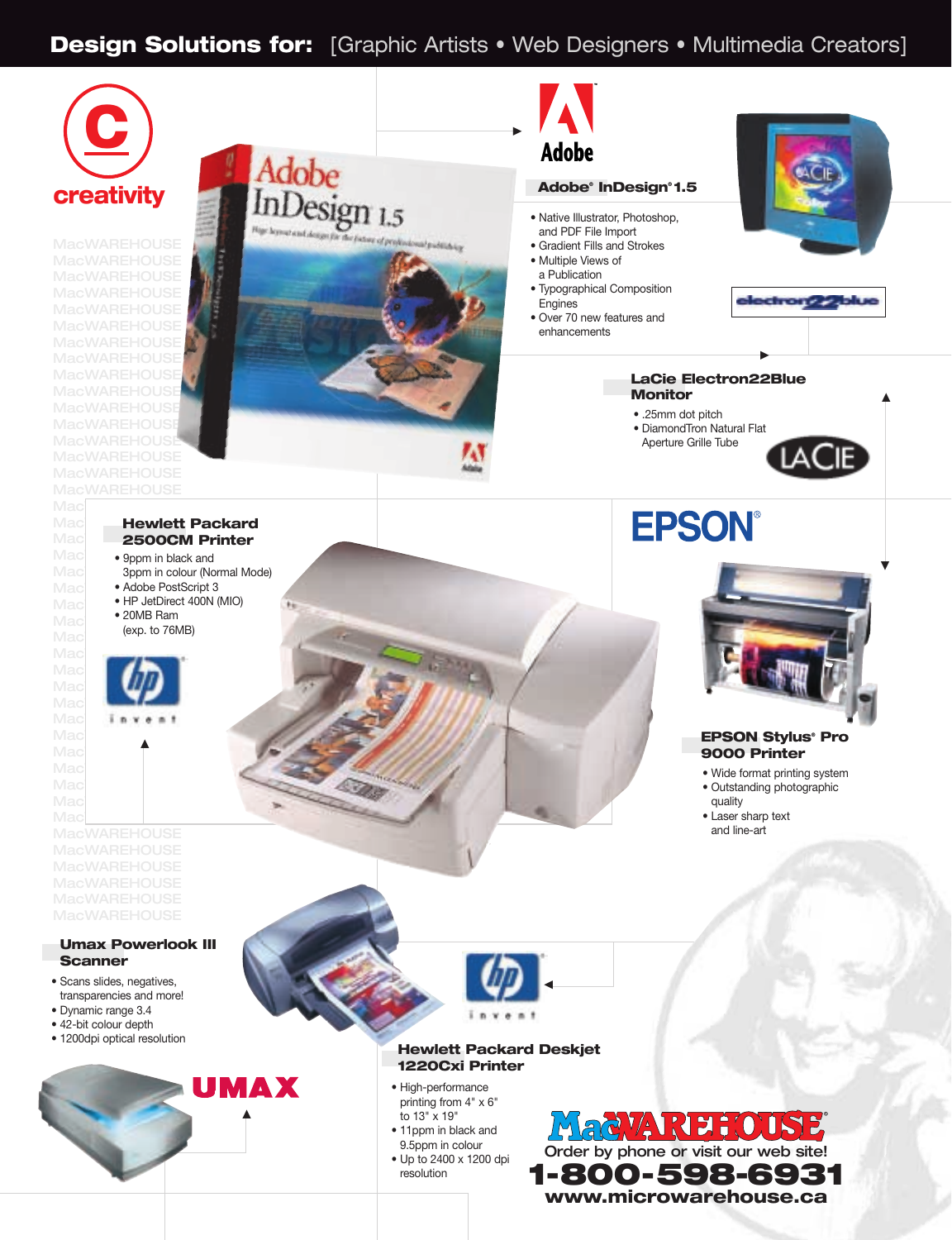RAM, or reverting to the default system settings.

Parameter RAM is a place where system preferences (settings for memory, mouse, monitors and sound, keyboard, AppleTalk, etc.) are stored. Like other Preferences files, this information also gets corrupted once in a while. We cannot trash it but we can reset Preferences to their original default settings.

Make sure that the Caps Lock key is not engaged and zap the PRAM by restarting (or starting) a computer holding the Command, Option, P, and R keys on the keyboard (and yes, you'll almost certainly need both hands to do it). Let your computer chime five times, then release the keys and let it load.

# **8**

#### **when all else fails: reinstall the System**

If all else fails, the final remedy is to re-install the system. If you have a backup of your System Folder, this may be just a routine exercise of starting from any external disk (or your original System Software CD) and replacing your existing System Folder with a backup copy.

If you don't have a backup copy, start from the System CD, trash your old Finder, rename the old System Folder (Macs understand the word "disabled") and then install the new system. Don't forget that you will have to go through your old System Folder looking for things like scanner drivers, printer drivers, and perhaps even monitor software and other pieces installed by various programs, and manually move them to your new System Folder to make your system and various peripherals work.

## **9better safe than sorry use anti-virus software**

It is much more difficult to write a virus or a worm program for Mac than for Windows. Nevertheless, some bozos still manage to do so. Use anti-virus software, whether Norton Antivirus or Virex, and keep your Virus Definitions file updated all the time. There

#### **MACINTOSH KEYBOARD SHORTCUTS**

**Disable all Extensions Start/** restart holding Shift key.

Rebuild the Desktop Start/ restart holding Command and Option keys.

Restart a frozen non-USB Mac Press Command, Control and Power Switch.

Restart a frozen USB Mac Press Restart button on hard drive casing.

Start/restart from a floppy disk Start/restart and put the

are new updates available almost weekly, so bookmark your antivirus program's site and go there often.

Just remember that when you are installing a new piece of software, you should turn anti-virus programs off. Most are installer-aware but precautions never hurt.

# **10**

#### **hardware can be broken too**

So we've seen that software is easy to fix yourself — but hardware is usually another matter. The chances are reasonably good that if a hardware part goes, there's nothing you can do except replace it. Not only does this cost money but it also costs you in downtime. So here are a few basic points to keep in mind about keeping your hardware healthy.

A computer emits an electromagnetic field which attracts dust and smoke — and the combination is especially potent. Particles of dust embedded in oily nicotine can clog electronic parts and cut off connections, so don't smoke near your computer. Once in a while you should open the case and use compressed air to blow off the dust which accumulates inside.

Power surges are another thing that can upset your computer. The life of a monitor can be drastically shortened if your office is in an area where power fluctuates. A good power surge protector can remedy that.

But even a surge protector may not be enough when lightning strikes. Try not to work during lightning storms.

Get a static-draining touch pad, especially if your office is carpeted wall-to-wall. Computers don't like getting zapped any more than we do.

If you are running a Mac with SCSI devices attached, always turn the computer off before unplugging them. This of course doesn't apply any more with USB devices.

One last word of advice: when disaster strikes, it is good to have a printout of System Error codes on hand (available from various Macintosh resource web sites). True, the descriptions of most errors are cryptic but eventually you will acquire a sense of what is what and the guide will help you to troubleshoot better. r**G**

floppy disk in the floppy drive after you hear the chime. Your computer will automatically start from the floppy if it finds a System Folder there.

Start/Restart from a CD Put the CD into the CD-ROM drive and start/restart holding C key on the keyboard.

Start/Restart from any other external drive Start/restart holding Command, Option, Shift and Delete keys.

**Zap PRAM** Start/restart holding Command, Option, P and R keys. Let it chime five times, release the keys and let it load.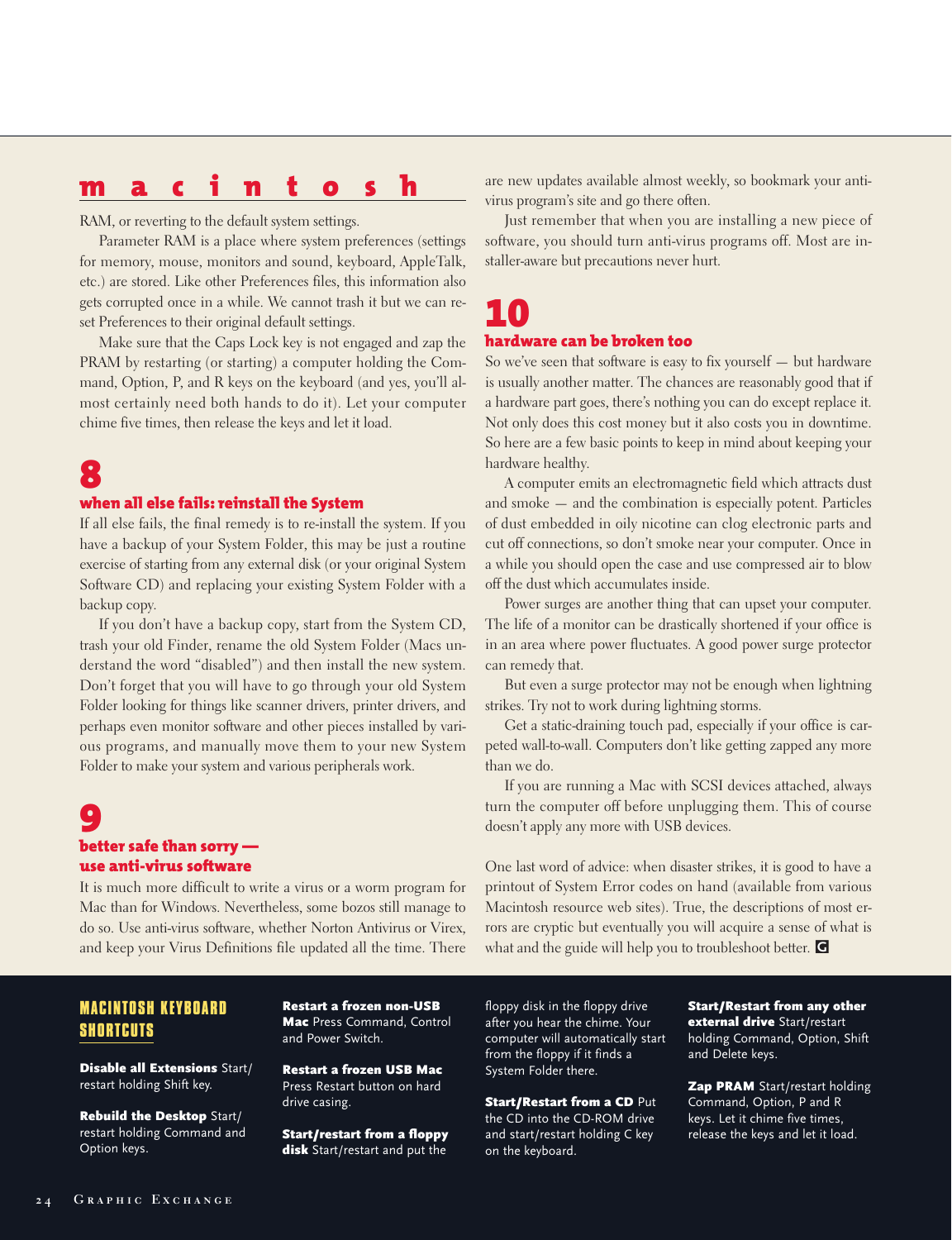# **windows**

#### *continued from page 21*

**Improve Performance.** Speed Disk is used to optimize your PC's hard disk; Norton Optimization Wizard fine tunes your PC to make applications load faster; Space Wizard helps you alleviate unneeded files and create more disk space.

**Preventative Maintenance.** Norton System Doctor continuously monitors your system for potential problems. Rescue Disk helps you save and restore your PC's critical setup data. Image saves a



snapshot of your hard disk's critical information. And Norton Registry Tracker tracks and restores changes made to critical files.

**Troubleshoot.** System Information reviews useful information about your PC. Norton Registry Editor helps you navigate and

|--|--|

edit the Window's infamous Registry. And finally, Norton Web Services are Web-based utilities to enhance your PC.

Norton is an invaluable tool for professionals who need a little bit more diagnostic and repair capability. It is a highly compre-

hensive suite of Maintenance Tools that can help prevent most problems from occurring in the first place.

## **6shut down properly**

The proper way to shut down Windows 98 is to press the Start button and choose Shut Down at the bottom of the list. Windows will automatically shut down the power to your system if you have a motherboard that supports the latest ATA power supplies. If your motherboard doesn't support this, Windows will tell you when it is 'safe' to turn the Power Switch off.

If your system becomes unstable, or an application freezes, you may have to press the keyboard combination of Control-Alt-Delete. The dialog box will show you a list of applications running. If an application is 'not responding,' it will be shown. Here you may shut down the offending application then proceed with shutting down your system.

# **7keep an Emergency Startup diskette**

Windows makes it easy to create an Emergency StartUp Diskette. Go to the Control Panel and choose Add/Remove Programs and choose the Tab that says StartUp Disk. Then create the Diskette

by inserting a blank/formatted 3.5" diskette and pressing the button. Make sure the 3.5" floppy is fully formatted and contains no files.

The Emergency Start-Up Disk is most useful when you experience a major system failure and cannot boot Windows 98 at all. You may be able to reinstall or fix the problem from the Command Line. Tools that are included with this Emergency StartUp Diskette



include "Fdisk.exe" on the floppy itself, "Attrib.exe", "Chkdsk.exe", "Debug.exe", "Edit.com", "Ext.exe", "Format.com", "Scandisk.exe", "Mscdex.exe", "MS-DOS", and "Sys.com". They will be located in the temporary RAM drive created when you started up with this diskette. You can access all these utilities from the A: prompt.

- Fdisk.exe. Low-level formatting utility to help you set up hard drives on the computer.
- Attrib.exe. Running this application enables you to change a file's Attributes.
- Chkdsk.exe. If you run Chkdsk with 'switch /f' you can Scan your drive quickly and delete lost file clusters. (chkdsk /f).
- Edit.com. This is a simple text editor.
- Format.com. Use this to format an existing drive.
- Scandisk.exe. This is a DOS-based disk drive diagnostic and repair tool.
- Sys.com. This transfers system files to make a disk bootable. Additional advanced tools such as "Debug.exe", "Ext.exe",

and "Mscdex.exe" are tools which help diagnose and solve those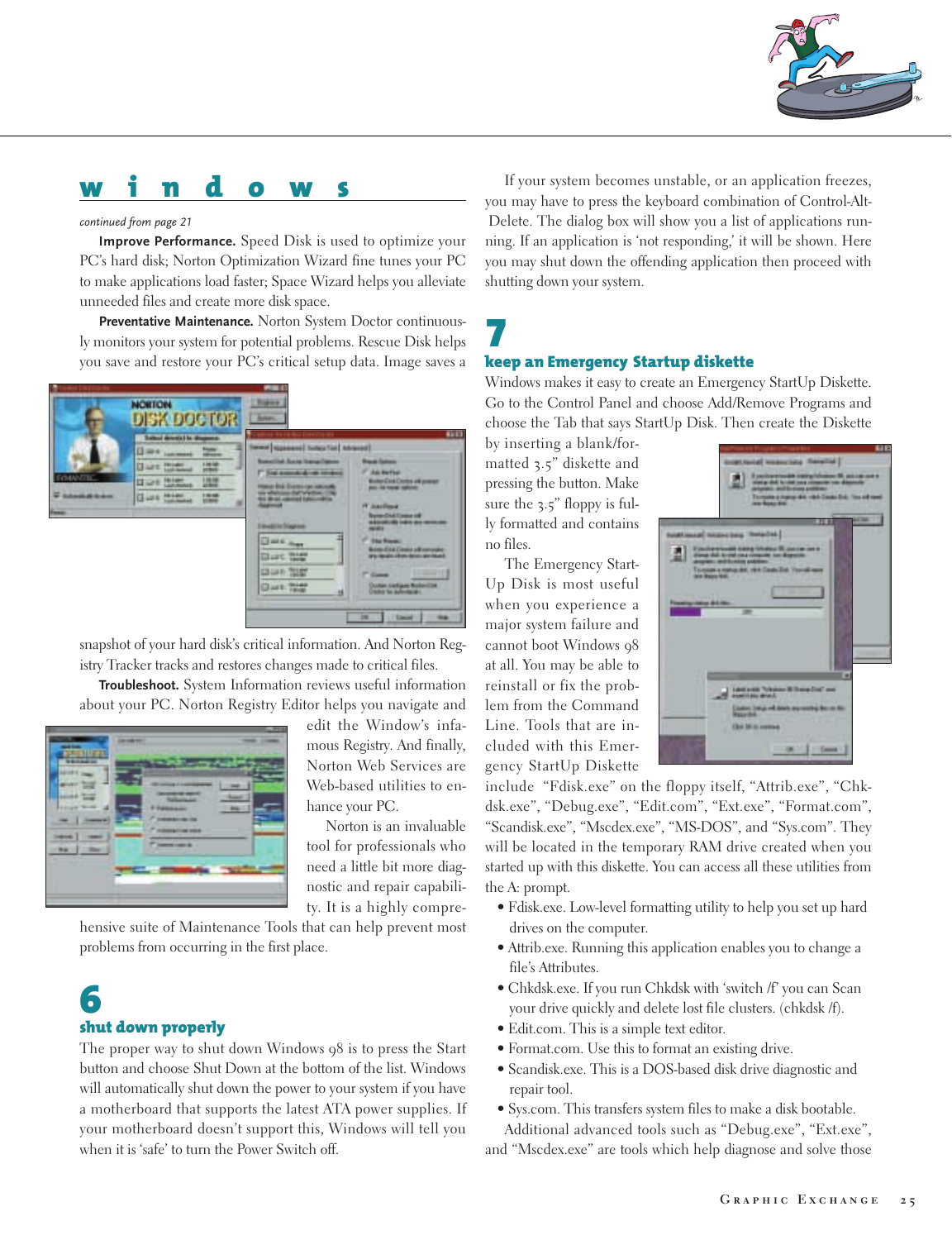

# **windows**

problems. For more information, see the text file "Readme.txt" on the Emergency Diskette itself.

ScanRegW, and ScanReg, are utilities created to Scan and Repair the Windows 98 Registry.

The Windows 98 Registry is a database located within your system folder that regulates how your computer functions. Scan-RegW.exe can be found in your Windows folder, while "Scan-Reg.exe and ScanReg.ini" can be found in the Windows\Command folder. Finding them is easy if you right-click on "My Computer," choose Find, and search your drive for "scanreg." We recommend you copy these two files (ScanReg.exe and ScanReg.ini) onto your newly created Emergency StartUp Diskette. This will give you an additional tool to help you if your Registry has been corrupted.

# **8**

#### **learn how to use the Emergency StartUp tools**

Emergency tools are provided to help solve major failures. When the system is started with the Emergency Diskette you have the choice of loading an appropriate CD-ROM driver or booting absolutely clean (without CD-ROM drivers). A temporary 2MB RAMdrive (using available RAM) is loaded and includes extra diagnostic tools. The RAMdrive may push your CD-ROM back one letter (e.g. if your CD-ROM was drive D:, it would now be drive E:).

Alas, there are times when you will be confronted by the "Blue Screen of Death". If you have a major crash and the system doesn't respond normally you might have to resort to the ol' CTRL-ALT-DELETE method of restarting your system.

If you need to start Windows 98 in SAFE-MODE to help repair your system you may have to hold the CTRL button (F8 in Windows 95) while booting up. This forces Windows 98 to load with the Windows 98 Startup Menu, letting you start in SAFE-MODE. Then utilize the extensive Windows Help available.

#### **9how to deal with a major crash**

If your system is forced to restart while processing a print file, a dialog box prompts you to either Attempt the Job again or to Cancel it. Always choose Cancel. These files were probably interrupted while they communicated with your printer. Important header information is probably lost. Resending the job is the safe way.

After a serious crash you'll probably want to run Disk Clean Up (don't forget to check the Temp Folder) and scan the Registry Database for errors. If your computer gets turned off improperly or if a major crash forces your computer to restart, Scandisk will automatically start. Norton Utilities 3.5 also automatically scans your hard disks after crashes or if your system was not properly turned off.

## **10follow these general rules**

- Backup important data regularly in case of computer failure.
- Keep your computer environment dust-free and away from magnetic fields.
- When running diagnostic utilities, close other applications.
- Use an Uninterruptable Power Supply (UPS) to help prevent crashes due to power failure.

Following these tips and techniques won't guarantee that your system will never fail, but it can prevent many problems.

One last point: don't forget that there are resources available to help with your system diagnosis. Access the Windows 98 Help files, the Windows 98 Resource Kit, and the Norton Utilities documentation to get more detailed information and techniques.  $\blacksquare$ 

#### **TROUBLESHOOTING**

When troubleshooting there are certain StartUp keys that can help you — you can prevent Windows 98 from booting directly into the GUI by holding down certain key combinations at startup.

To use the StartUp Menu, hold down the <CTRL> or <F8> keys. The menu will give you access to normal start up, Step-by-Step, Safe Mode, or even directly to the DOS command prompt.

#### **ADVANCED USERS**

TweakUI is a utility for advanced users that adjusts some of the settings for the Windows 98 GUI. You can find it on your original Windows 98 installation CD (\Win\_98\tools\reskit\powertoy). To install TweakUI, right-click on the tweakui.inf file and choose Install.

#### **ADVANCED DIAGNOSTIC TOOLS**

MsInfo and MsConfiguration: To view technical information about your computer and operating system, click on the Start Menu and choose Run. Type "msinfo" into the dialog box and press Enter.

To modify the system configuration at a lower level than TweakUI, type "msconfig" into the Run Dialog box.